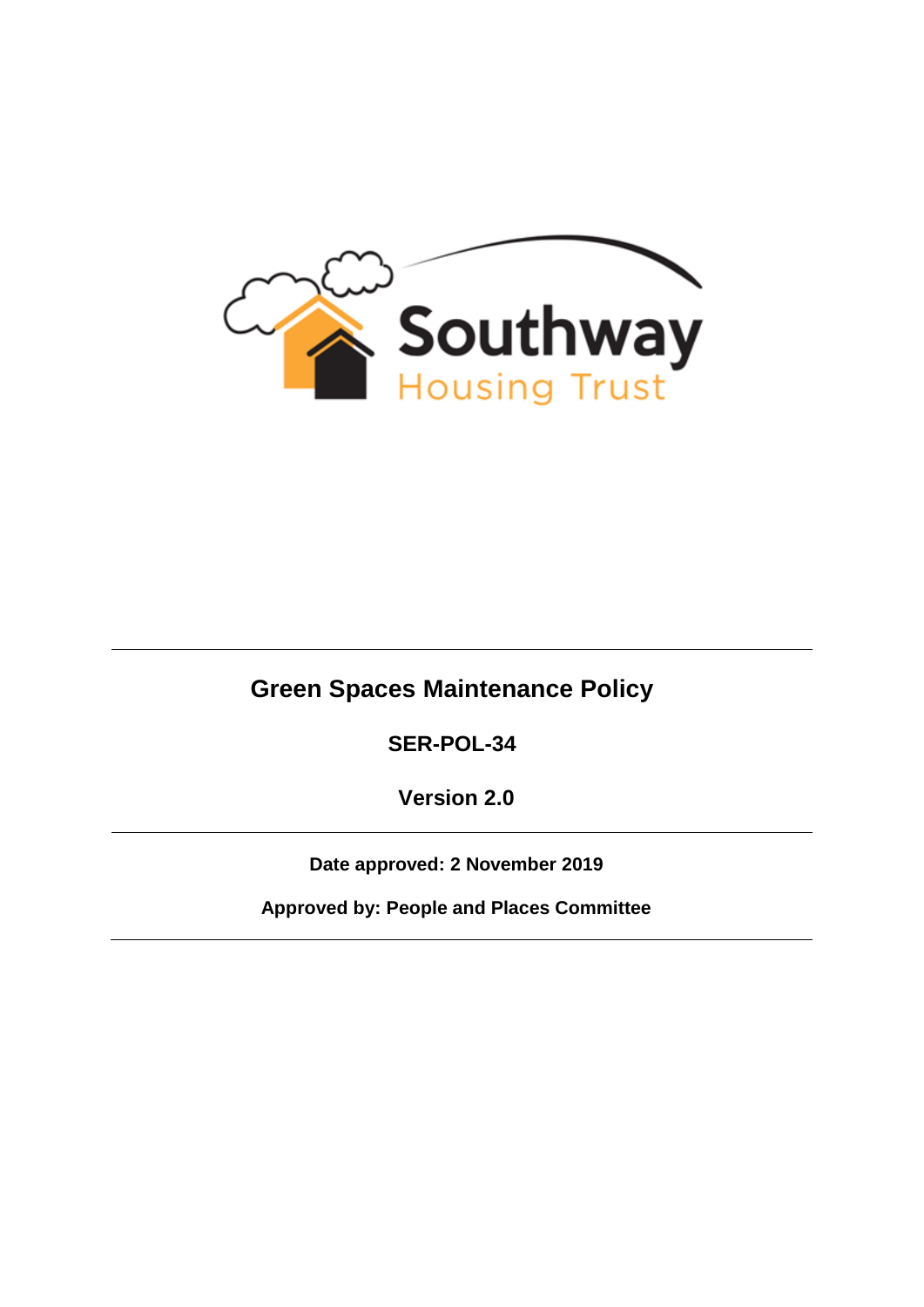## **1. Introduction**

- 1.1 Southway Housing Trust (Southway) is located in the heart of one of the greenest areas of the city of Manchester. As a major stakeholder and land owner in the area, we recognise our role in maintaining a safe, clean and well managed public realm green space environment. This Policy sets out how Southway intends to fulfil this role.
- 1.2 The Policy principally concerns Southway's public realm green spaces, but it also addresses issues regarding tenants' homes and garden spaces.
- 1.3 Southway will have in place a Management Plan for all our green spaces. This will clearly and adequately address all of the above criteria and any other relevant aspects of the green space's management. This will be monitored and regularly reviewed by the Environmental Sustainability Manager.

## **2. Public Realm Green Spaces**

2.1 In respect of our public realm green spaces, Southway will maintain the following standards.

#### **(1) A welcoming place**

The overall impression on approaching and entering should be positive and inviting.

- There must be good, safe access
- There should be good signage to and in the green space
- Accessibility must be equal for all members of the community

#### **(2) Healthy, safe and secure**

The space must be healthy, safe and secure for members of the community to use. Any issues that come to light must be addressed promptly and appropriately, via the Management Plan.

- Equipment and facilities must be safe to use
- Dog fouling must be adequately addressed
- Health and safety policies must be produced, implemented and regularly reviewed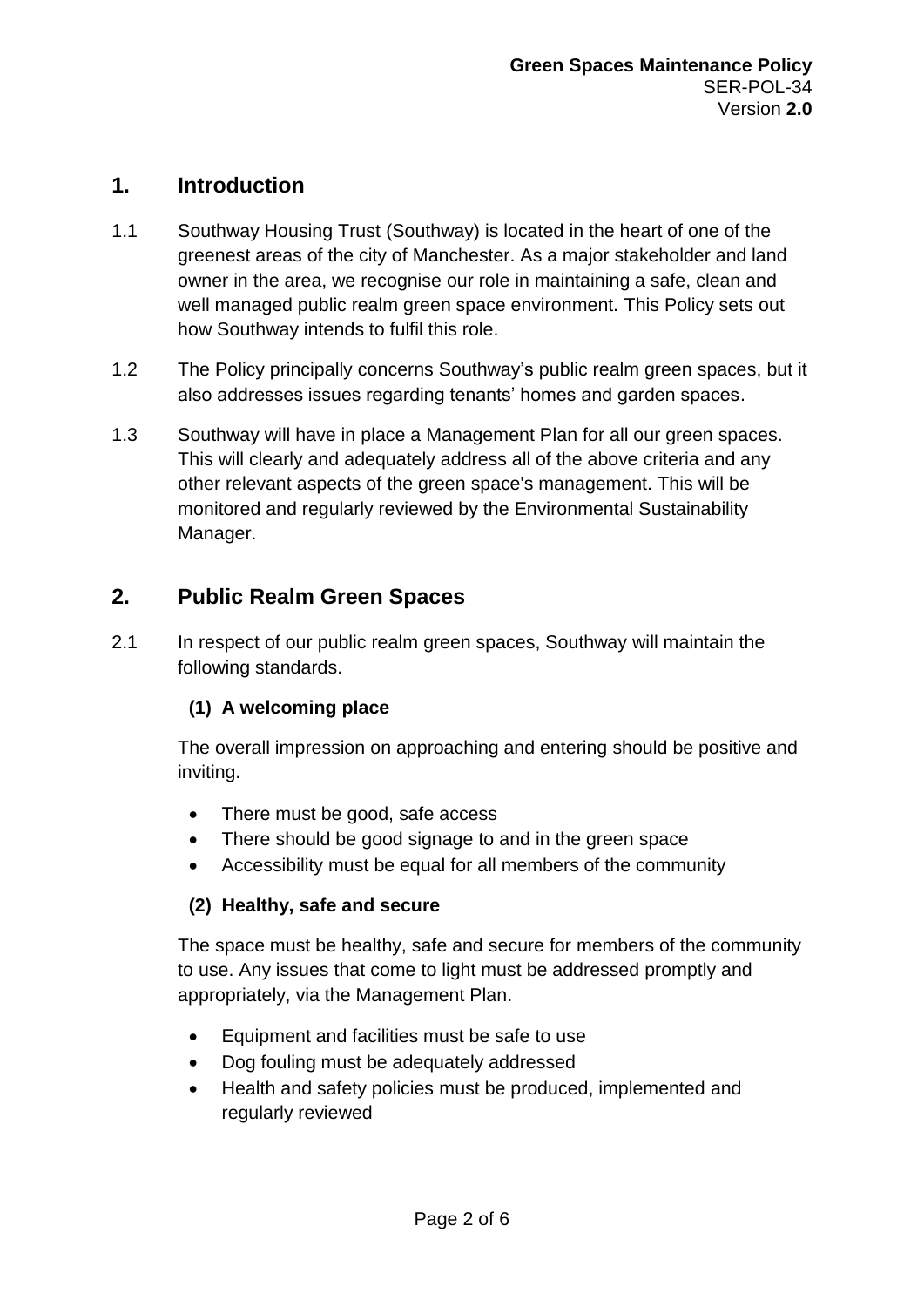#### **(3) Clean and well maintained**

For aesthetic, as well as health and safety reasons, issues of cleanliness and maintenance must be adequately addressed.

- Litter and other waste must be effectively managed
- Grounds, buildings, equipment and other features must be well maintained
- Vandalism, littering and the maintenance of such issues should be addressed in a reasonable time frame

#### **(4) Sustainability**

Methods used in maintaining green spaces and the facilities within them should be environmentally sound, relying on current knowledge and best practice. Southway's Officers will be aware of the range of techniques available to them, and demonstrate that informed choices have been made and are regularly reviewed.

- We should produce, implement and regularly review environmental policies or charters and management strategies
- We will demonstrate high horticultural and arboricultural standards
- We will minimise and justify pesticide use, eliminate horticultural peat use, and recycle waste plant material
- We should take appropriate energy conservation, pollution reduction, waste recycling, and resource conservation measures.

#### **(5) Conservation and heritage**

As a major stakeholder and landowner, we should use our role to conserve local green spaces and heritage to benefit the area.

- We should pay particular attention to the conservation and appropriate management of landscapes, natural features, wildlife and plants
- These should serve their function well without placing undue pressure on the surrounding environment

#### **(6) Community involvement**

Our green space management should actively pursue the involvement of members of the community who represent as many green space user groups as possible.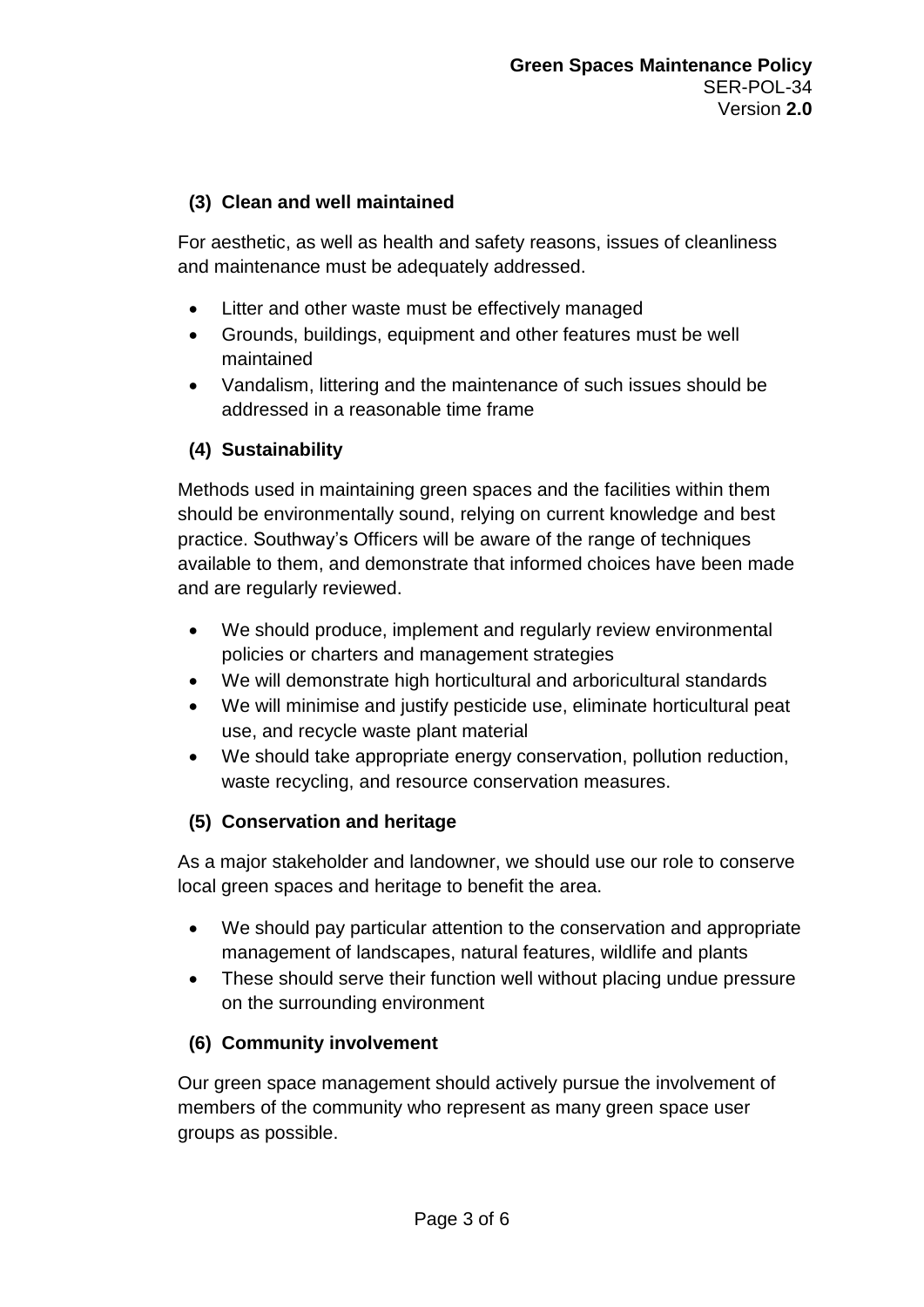- We should be able to demonstrate knowledge of the user community and levels and patterns of use
- We should be able to evidence community involvement in management and/or developments and the results achieved
- We should provide appropriate provision levels of recreational facilities for all sectors of the community

## **3. Tenants' garden space**

- 3.1 Southway is committed to increasing our tenants' enjoyment and awareness of the value of their garden spaces. We will encourage and support our tenants to utilise and care for their garden spaces.
- 3.2 This work will include:
	- Partnership working with the Royal Society for the Protection of Birds, National Trust, Landlife and Manchester City Council
	- Piloting 'Show Gardens'
	- Providing training and support to a network of interested tenants.
	- Offering discounted tool hire from a local supplier
	- Offering a concessionary gardening service to tenants that need support.
	- Maintaining a robust and workable approach to enforcement where gardens are kept in a poor state
	- Implementing a robust void garden process

## **4. Boundary Vegetation**

- 4.1 Much of Southway's housing stock has front, rear, and/or side boundaries which comprise privet hedges rather than fences. It is recognised that these hedged boundaries add to the green character of South Manchester.
- 4.2 Southway will maintain hedged boundaries wherever possible.

#### **5. Trees**

- 5.1 Southway will conduct a regular tree survey and maintain a database of the tree stock for which we are responsible. We will ensure that all trees are maintained in accordance with the recommendations of the tree survey.
- 5.2 The felling of trees will only be undertaken where a tree is clearly diseased or unstable, or where it is causing structural damage to property.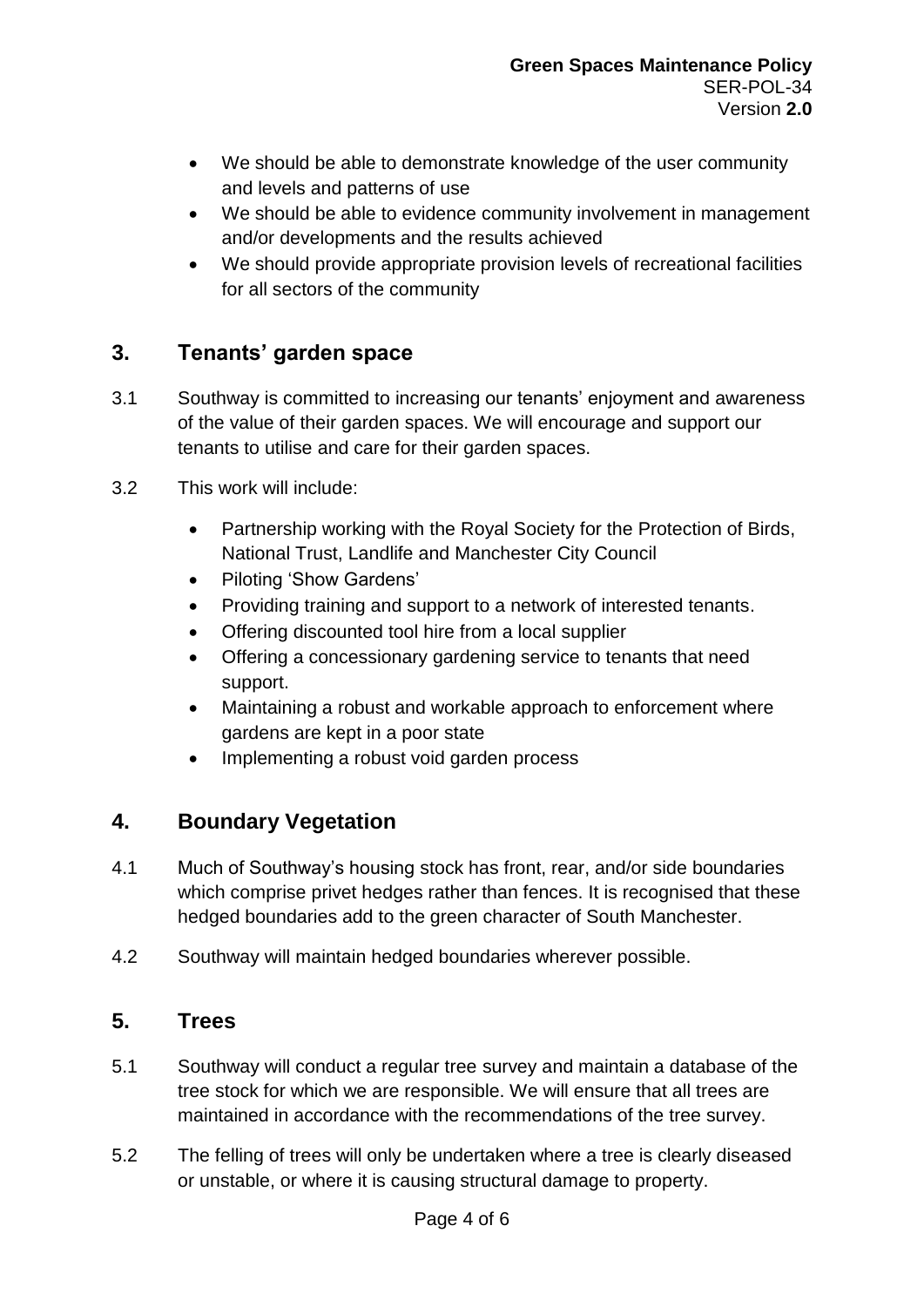Where a tree is felled, consideration will be given to potential replacement of that tree with another.

5.3 Work will not normally be undertaken to trees where they are claimed to be blocking light to a property or affecting television or telephone reception.

#### **6. Invasive Species**

- 6.1 Southway is aware of problems associated with the spread of invasive species such as Japanese Knotweed in parts of South Manchester, and this plant has been found in the gardens of some of our properties.
- 6.2 When invasive species such as Japanese Knotweed (or similar varieties such as Himalayan Balsam) are identified on land for which Southway is responsible, we will accept responsibility for eradication of the local occurrence.

#### **7. Monitoring and Evaluation**

- 7.1 Southway will ensure consistency in contractor performance through regular meetings to ensure contract standards are maintained. It is recognised that both parties will have common objectives to:
	- Ensure a pleasant and safe environment for the users and visitors to our green spaces and gardens
	- Ensure that the environment is safe and contributes to a sustainable community
	- Achieve value for money whilst delivering works to the required standard
- 7.2 The locations and design of green space across our area is such that each site will need to meet its needs in a variety of ways.
- 7.3 We will record customer satisfaction with its performance on the maintenance and upkeep of green space, and report this detail to the Executive Leadership Team through KPI production.
- 7.4 We will report performance regularly to tenant groups, including the Southway Resident Consultative Group, and hold quarterly Environment Service Improvement Group meetings with residents.